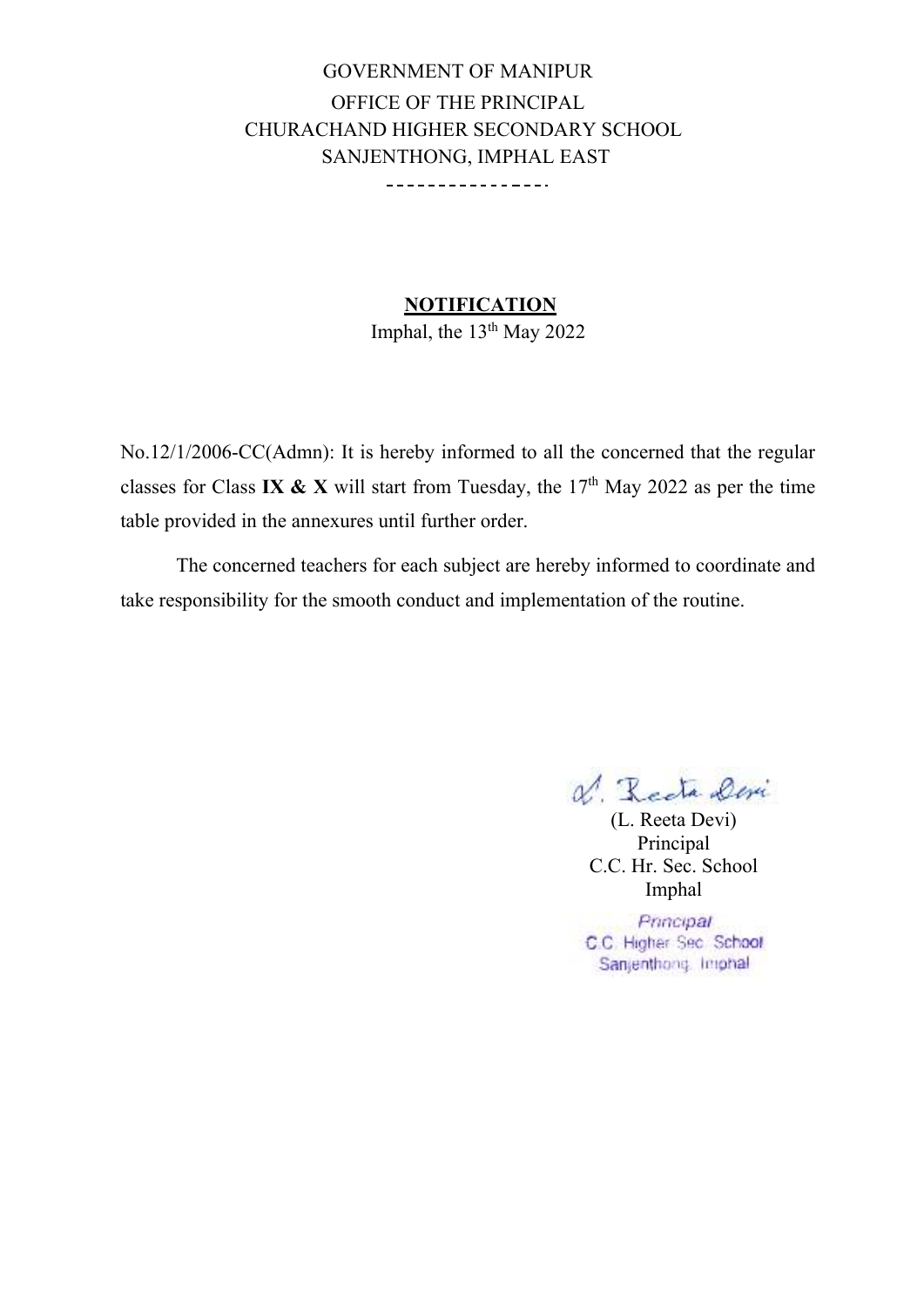## **TIME TABLE FOR CLASS IX**

# Session 2022-2023

# Assembly : 8.00 a.m to 8.15 a.m

| Day/Period | 1st                  | 2nd                           | 3rd                   | 4th                           |                        | 5th                           | 6th                           | 7th                  |
|------------|----------------------|-------------------------------|-----------------------|-------------------------------|------------------------|-------------------------------|-------------------------------|----------------------|
| Time       | 8.15 a.m to 9.00 a.m | 9.00 a.m to 9.45 a.m          | 9.45 a.m to 10.30 a.m | 10.30 a.m to11.15 a.m         | 11.15 a.m to 11.45 a.m | 11.45 a.m to 12.30 p.m        | 12.30 p.m to 1.15 p.m         | 1.15 p.m to 2.00 p.m |
| Monday     | English              | S. Sc<br>(Economics)          | Sc.<br>(Biology)      | Mathematics                   | Recess                 | S. Sc<br>(History)            | MIL<br>(Man/Eman)             | Sc.<br>(Physics)     |
|            |                      |                               |                       |                               | Recess                 |                               |                               |                      |
| Tuesday    | Sc.<br>(Biology)     | English                       | <b>Mathematics</b>    | S. Sc<br>(History)            | Recess                 | MIL<br>(Man/Eman)             | S. Sc<br>(Economics)          | S. Sc<br>(Civics)    |
|            |                      |                               |                       |                               | Recess                 |                               |                               |                      |
| Wednesday  | English              | Sc.<br>(Chemistry)            | Mathematics           | S. Sc<br>(Geography)          | Recess                 | MIL<br>(Man/Eman)             | Additional<br>(H.Sc/H. Maths) | S. Sc<br>(History)   |
|            |                      |                               |                       |                               | Recess                 |                               |                               |                      |
| Thursday   | S. Sc<br>(Geography) | Additional<br>(H.Sc/H. Maths) | MIL<br>(Man/Eman)     | English                       | Recess                 | Mathematics                   | Sc.<br>(Chemistry)            | Sc.<br>(Biology)     |
|            |                      |                               |                       |                               | Recess                 |                               |                               |                      |
| Friday     | MIL<br>(Man/Eman)    | Mathematics                   | English               | Additional<br>(H.Sc/H. Maths) | Recess                 | Sc.<br>(Physics)              | S. Sc<br>(Civics)             | S. Sc<br>(Geography) |
|            |                      |                               |                       |                               | Recess                 |                               |                               |                      |
| Saturday   | Sc.<br>(Physics)     | S. Sc<br>(Civics)             | <b>Mathematics</b>    | MIL<br>(Man/Eman)             | Recess                 | Additional<br>(H.Sc/H. Maths) | English                       | Sc.<br>(Chemistry)   |

NB.

\*All the concerned are hereby informed to follow SOP of Covid Pandemic (Strictly).

\*Using of face Mask and Hand Sanitizers are compulsory.

\* Physical distancing of at least 6 feet should be maintained (Mandatory).

Annexure-I